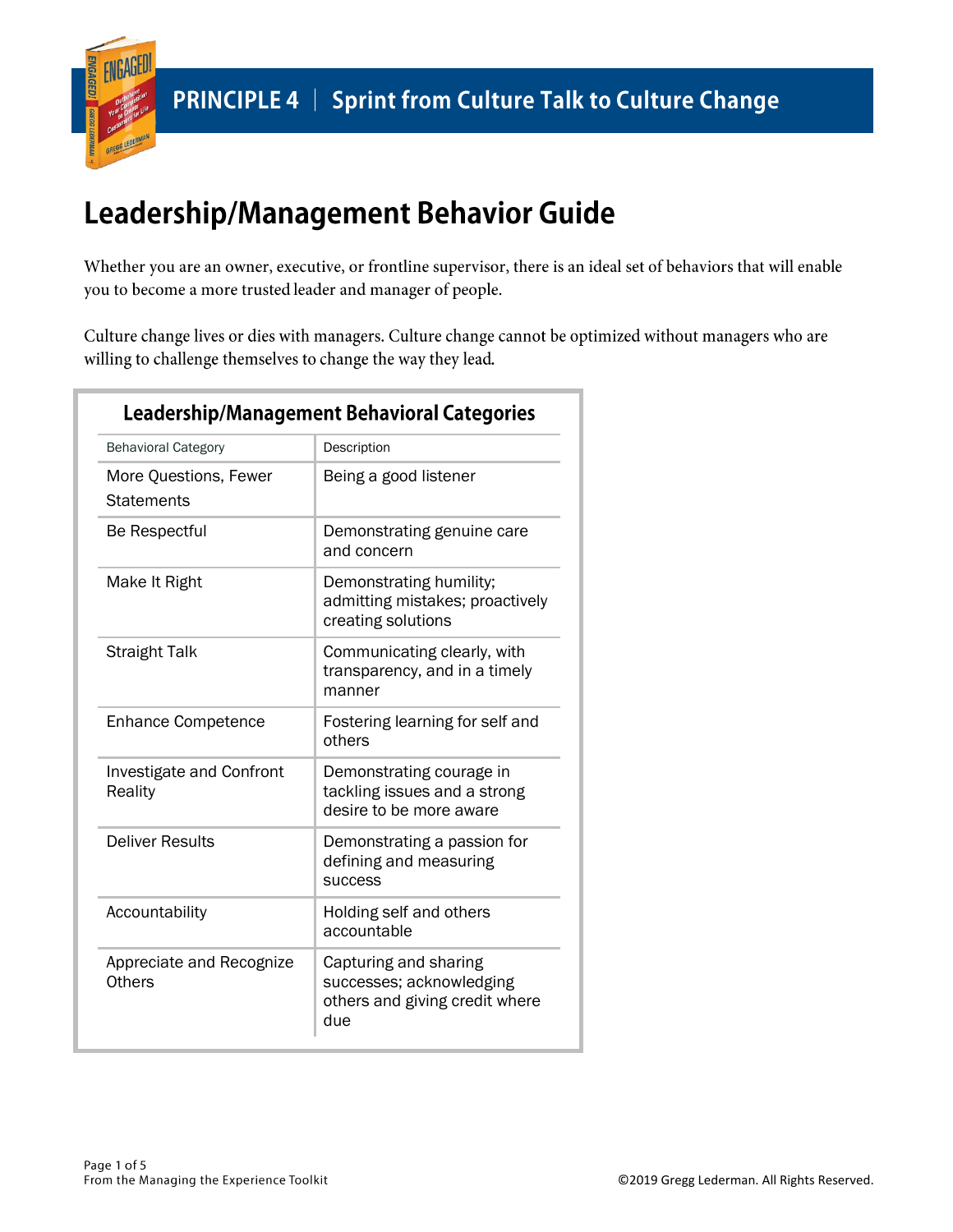

# **Brand Integrity 90-day Leadership Challenge**

The following is a guide to personalizing leadership behaviors and developing an action plan.

**STEP ONE:** *Review the Leadership/Management behavioral categories. Mark an X in the column to the right for behaviors that come naturally to you. Mark an* O *for those that do not.* 

**BEHAVIORAL CATEGORIES** 

| <u>DEIIAVIOIAL CATLOOMILJ</u>                                                                                                                                                                                                                                                                    |                                                                                                                                                                                                                                                     | $\sim$ $\sim$ |
|--------------------------------------------------------------------------------------------------------------------------------------------------------------------------------------------------------------------------------------------------------------------------------------------------|-----------------------------------------------------------------------------------------------------------------------------------------------------------------------------------------------------------------------------------------------------|---------------|
| <b>1 More Questions, Fewer Statements</b>                                                                                                                                                                                                                                                        |                                                                                                                                                                                                                                                     |               |
| In integrity: Prepare thought-provoking questions.<br>Ask what the desired outcome/result is. Seek<br>obstacles that may prevent results. Keep an open<br>mind. Listen for what matters most to others.<br>Listen with your gut (inner voice) before you<br>decide or act. Make eye contact.     | Out of integrity: Talking too much. Pretending to<br>listen and letting your mind wander. Answering<br>your own questions. Waiting for your chance to<br>talk. Having your own agenda. Acting as if you<br>know it all or have all the answers.     |               |
| 2 Be Respectful                                                                                                                                                                                                                                                                                  |                                                                                                                                                                                                                                                     |               |
| In integrity: Demonstrate genuine care and<br>concern. Be fair. Show kindness. Extend trust to<br>others.                                                                                                                                                                                        | Out of integrity: Being fake. Being disrespectful.                                                                                                                                                                                                  |               |
| 3 Make it Right                                                                                                                                                                                                                                                                                  |                                                                                                                                                                                                                                                     |               |
| In integrity: Apologize. Demonstrate humility. Do<br>what you can to correct mistakes. Go the extra mile<br>to make it right.                                                                                                                                                                    | Out of integrity: Rationalizing. Denying or<br>justifying wrongdoings. Covering up. Failing to<br>admit mistakes until forced to.                                                                                                                   |               |
| <b>4 Straight Talk</b>                                                                                                                                                                                                                                                                           |                                                                                                                                                                                                                                                     |               |
| In integrity: Demonstrate integrity in action. Be<br>honest, real, genuine and straightforward. Tell the<br>truth. Communicate clearly. Be direct and to the<br>point. Use simple language. Hold difficult<br>conversations. Demonstrate transparency. When in<br>doubt, disclose. Be authentic. | Out of integrity: Hiding, covering up, or<br>withholding information. Beating around the bush.<br>Spinning the truth. Having a hidden agenda and<br>objectives. Leaving false impressions. Manipulating<br>facts. Avoiding difficult conversations. |               |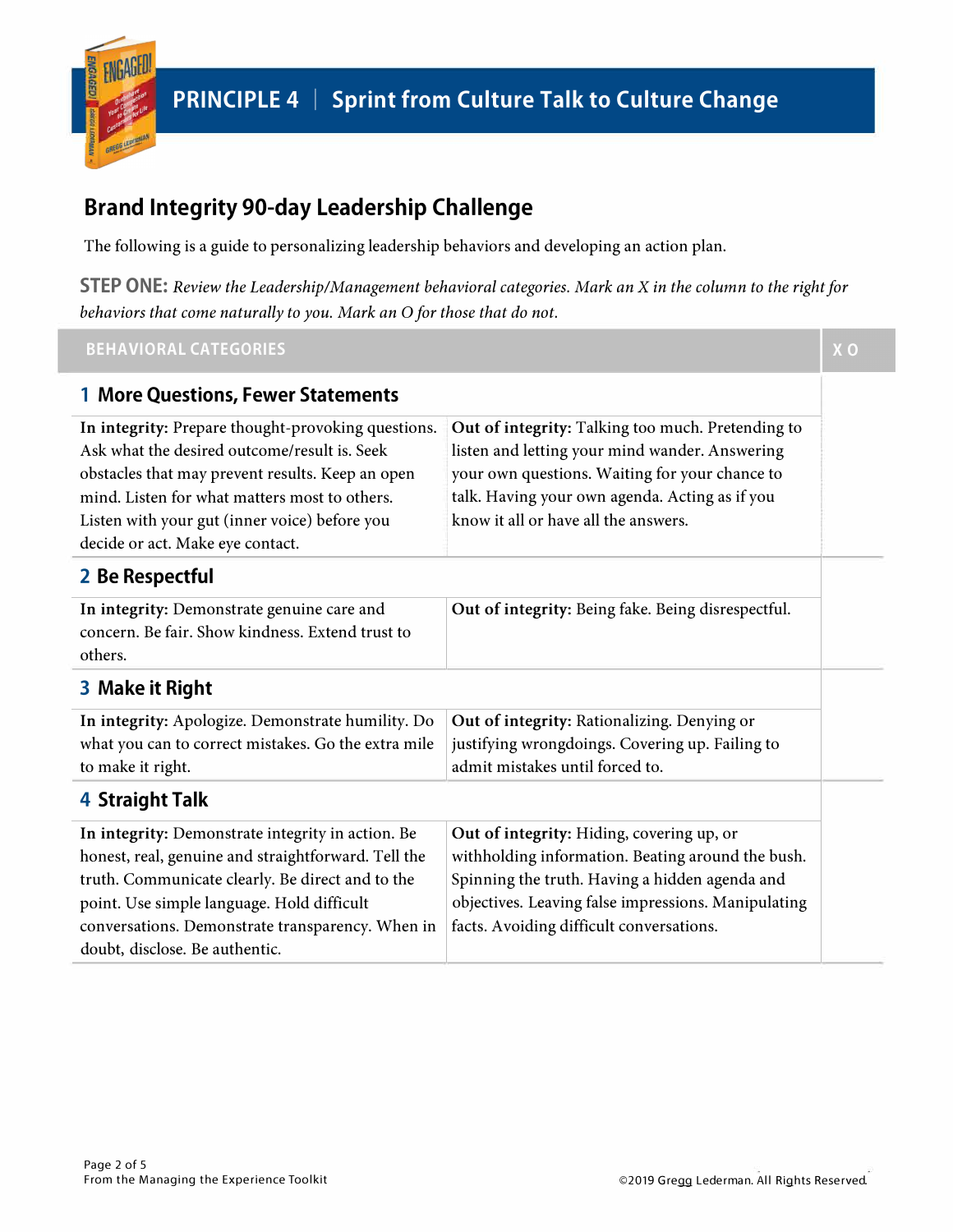

# **5 Enhance Competence**

| In integrity: Focus on improving capabilities. Adapt<br>to change. Contribute to a learning environment.<br>Seek and act on feedback. Learn from mistakes. Learn<br>from others. Seek out mentors. Report on progress (to<br>mentors or to yourself). Establish and support an<br>environment where it's safe to make mistakes.<br>Facilitate professional growth of others. | Out of integrity: Assuming you are above<br>feedback. Assuming today's knowledge will be<br>sufficient for tomorrow's challenges. Failing to<br>execute learning that will help you, your team, or<br>your company.                                                                                                    |  |  |
|------------------------------------------------------------------------------------------------------------------------------------------------------------------------------------------------------------------------------------------------------------------------------------------------------------------------------------------------------------------------------|------------------------------------------------------------------------------------------------------------------------------------------------------------------------------------------------------------------------------------------------------------------------------------------------------------------------|--|--|
| <b>6 Investigate and Confront Reality</b>                                                                                                                                                                                                                                                                                                                                    |                                                                                                                                                                                                                                                                                                                        |  |  |
| In integrity: Demonstrate courage to learn and<br>confront facts. Demonstrate a strong desire to<br>become more aware. Take issues head on. Take action<br>to make change happen and deliver results. Directly<br>address sensitive issues. Acknowledge the unsaid.                                                                                                          | Out of integrity: Avoiding difficult issues.<br>Assuming pain of the current state is less than the<br>pain of change. Acting as if challenges don't exist.<br>Acting as if you are working on it when you are<br>really procrastinating or evading it. Rationalizing<br>or trying to spin the facts. Being defensive. |  |  |
| <b>7 Deliver Results</b>                                                                                                                                                                                                                                                                                                                                                     |                                                                                                                                                                                                                                                                                                                        |  |  |
| In integrity: Demonstrate passion for measuring<br>success. Define results up front. Communicate clear<br>expectations. Be realistic regarding timing, quality,<br>and cost. Anticipate needs early on. Discuss<br>expectations rather than assuming they are clear or<br>shared.                                                                                            | Out of integrity: Focusing on task activities<br>instead of results. Making excuses. Leaving<br>expectations undefined, assuming others already<br>know them. Creating "smoke and mirrors." Not<br>clarifying specific expectations with respect to<br>timing, quality, and money.                                     |  |  |
| <b>8 Accountability</b>                                                                                                                                                                                                                                                                                                                                                      |                                                                                                                                                                                                                                                                                                                        |  |  |
| In integrity: Hold yourself accountable. Hold others<br>accountable. Take fair share of the blame. Expect<br>consequences, both positive and negative. Take<br>responsibility for results. Be clear on how you'll<br>communicate how you're doing and how others are<br>doing.                                                                                               | Out of integrity: Having an "it's not my fault"<br>attitude. Pointing fingers. Blame-storming.                                                                                                                                                                                                                         |  |  |
| <b>9 Appreciate and Recognize Others</b>                                                                                                                                                                                                                                                                                                                                     |                                                                                                                                                                                                                                                                                                                        |  |  |
| In integrity: Capture successes and share. Show<br>loyalty. Acknowledge contributions and give credit to<br>others. Speak positively about others. Give credit<br>freely. Speak about others as if they are present.<br>Represent others who aren't present to speak for<br>themselves.                                                                                      | Out of integrity: Being two-faced. Giving credit<br>when someone is with you and then downplaying<br>their contribution and taking credit when they're<br>not there. Bad-mouthing others.                                                                                                                              |  |  |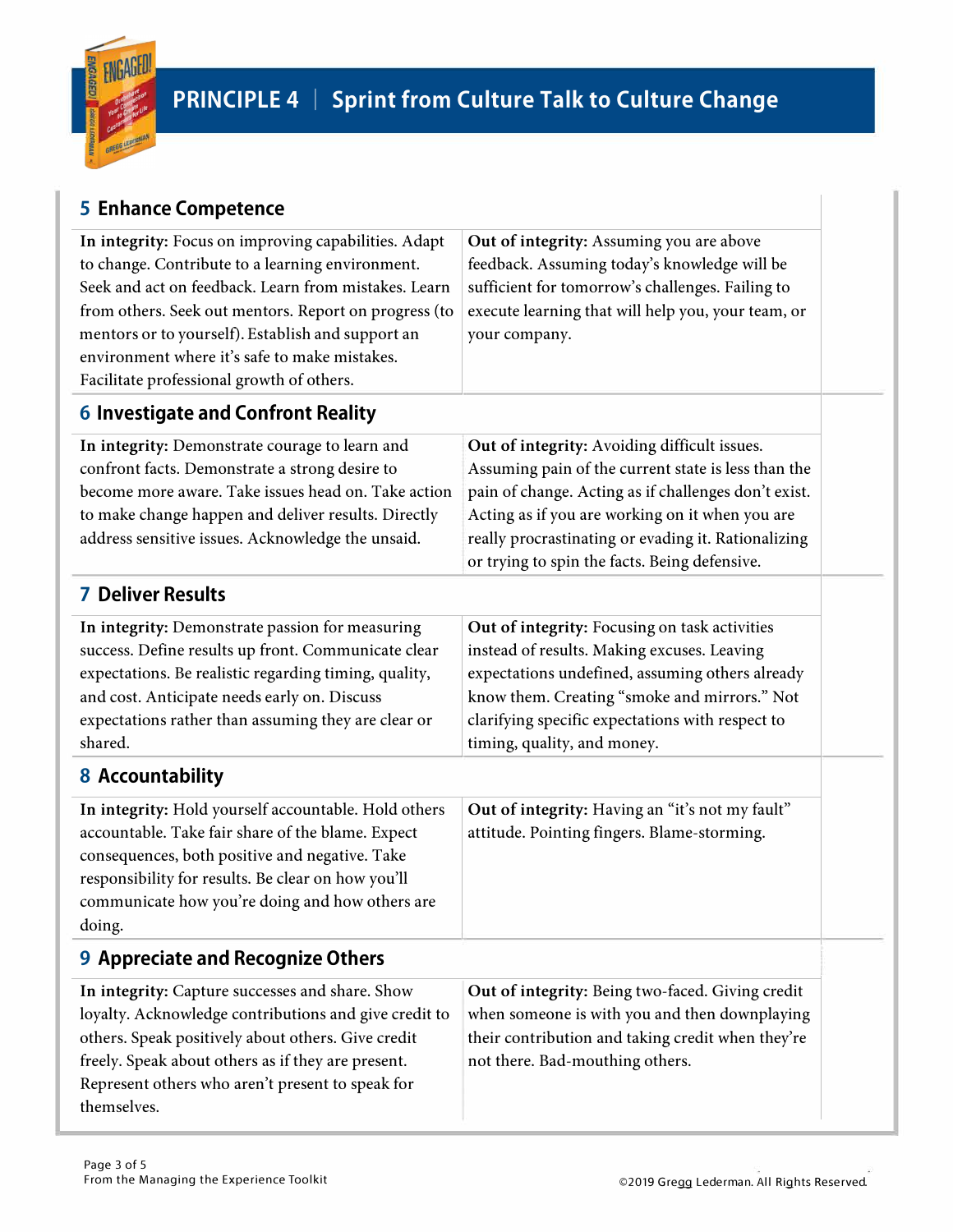

#### STEP TWO: Make your case. Document the cost of not doing the behaviors in the category and the benefit from doing them.

What's the COST of not doing the behaviors in the category and what's the BENEFIT of doing the behaviors in the category (both personally and professionally)?

| <b>Behavioral</b><br><b>Category:</b>                             | Cost:     |
|-------------------------------------------------------------------|-----------|
|                                                                   | $\bullet$ |
|                                                                   |           |
|                                                                   |           |
|                                                                   | Benefit:  |
|                                                                   |           |
|                                                                   |           |
|                                                                   |           |
| <b>Behavioral</b><br>2 Benavioral                                 | Cost:     |
|                                                                   | $\bullet$ |
|                                                                   |           |
|                                                                   |           |
|                                                                   | Benefit:  |
|                                                                   |           |
|                                                                   |           |
|                                                                   |           |
|                                                                   | Cost:     |
| <b>Behavioral</b><br>$\overline{\phantom{a}}$<br><b>Category:</b> | $\bullet$ |
|                                                                   |           |
|                                                                   | $\bullet$ |
|                                                                   | Benefit:  |
|                                                                   | $\bullet$ |
|                                                                   |           |
|                                                                   |           |
|                                                                   |           |